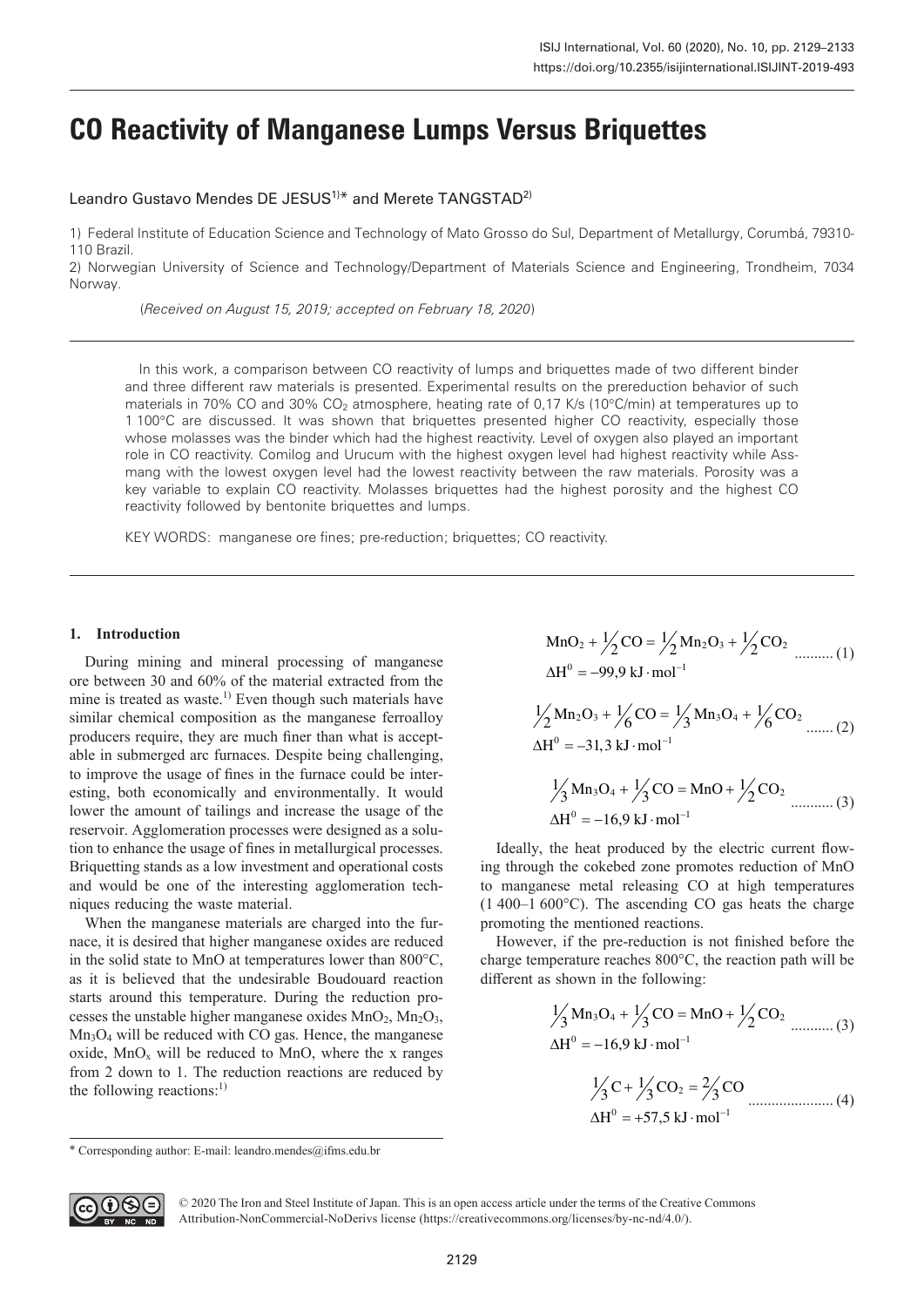

Fig. 1. The relation between coke consumption, the  $CO<sub>2</sub>/$  $(CO + CO<sub>2</sub>)$  ratio and the consumption of electric energy for production of HCFeMn from a random charge.<sup>2)</sup>

$$
\frac{1}{3}Mn_3O_4 + \frac{1}{3}C = MnO + \frac{1}{3}CO
$$
  
\n
$$
\Delta H^0 = +40,6 \text{ kJ} \cdot mol^{-1}
$$
 (5)

The pre-reduction will be carried out through the Boudouard reaction which is highly endothermic. Thus, there will be an increase of the coke consumption and a higher demand of electrical energy.

The degree of pre-reduction defined by Tangstad<sup>2)</sup> is expressed by the off-gas ratio  $(CO_2)/(CO_2 + CO)$  and is directly related to the coke and energy consumption as showed in **Fig. 1** for a fixed charge. The lowest the ratio the highest the degree of pre-reduction.

In this paper, the degree of pre-reduction, which is also the CO reactivity, of briquettes made of three different manganese raw materials and two different binders will be measured and compared with lumps of the same materials. As stated by Turkova *et al.*<sup>3)</sup> the CO reactivity was defined as the ability of manganese materials to be reduced to MnO by CO gas in a temperature range from 0°C to 800°C. The porosity of the materials will also be measured to see its effect on the CO reactivity.

#### **2. Apparatus and Procedures**

#### **2.1. Materials**

The manganese materials used in this paper were Comilog ore from Gabon and Assmang ore from South Africa in form of lumps. Urucum tailing dam's material was collected in the city of Corumbá in Brazil and was provided as fines.

The lumpy material was 9–15 mm particles. In order to produce briquettes, the lumpy ores (Comilog and Assmang) materials were first crushed and sieved. The Urucum material was also sieved. All materials used in the briquettes was – 250  $\mu$ m. The size distribution of the raw materials is shown in **Table 1**.

The materials were chemical analyzed by X-ray fluorescence while the  $MnO<sub>2</sub>$  amount was obtained by titration. **Table 2** shows the chemical analysis of the raw materials.

The materials were chemical analyzed by X-ray fluorescence while the  $MnO<sub>2</sub>$  amount was obtained by titration. Table 2 shows the chemical analysis of the raw materials.

As binders, two different materials were used, molasses and bentonite. Molasses is a byproduct of the sugar cane refining and has a very wide composition. The main components are carbohydrates and water.<sup>4)</sup> Bentonite is

**Table 1.** Briquette's raw material size distribution.

| Raw material | Retained [%] |               |            |            |           |  |  |  |
|--------------|--------------|---------------|------------|------------|-----------|--|--|--|
|              | $250 \mu m$  | $100 \ \mu m$ | $63 \mu m$ | $45 \mu m$ | $0 \mu m$ |  |  |  |
| Comilog      | 0.00         | 48,35         | 71,65      | 82,59      | 100,00    |  |  |  |
| Assmang      | 0.00         | 37.79         | 50.78      | 58.33      | 100,00    |  |  |  |
| Urucum       | 0.00         | 67.96         | 81.71      | 88.28      | 100,00    |  |  |  |

Table 2. Raw materials chemical composition, mass% (L=lumpy ore, B= briquettes, analyzed by SINTEF Molab).

|                   |       | Comilog |       | Assmang | Urucum |       |
|-------------------|-------|---------|-------|---------|--------|-------|
| Compound          | L     | Bq      | L     | Bq      | L      | Bq    |
| $Mn_{\text{tot}}$ | 48,08 | 46,15   | 46,87 | 45,05   | 42,22  | 27,28 |
| MnO <sub>2</sub>  | 71,35 | 66,16   | 34,91 | 33,70   | 62,13  | 40,43 |
| Fe <sub>tot</sub> | 6,62  | 3,56    | 7,52  | 9,63    | 15,69  | 28,16 |
| SiO <sub>2</sub>  | 2,93  | 6,53    | 4,11  | 5,65    | 1,70   | 9,11  |
| $Al_2O_3$         | 5,05  | 8,12    | 0,46  | 0,45    | 1,28   | 2,93  |
| CaO               | 0,08  | 0.40    | 8,25  | 7,60    | 0,17   | 0,20  |
| MgO               | 0,10  | 0,11    | 1,82  | 1,15    | 0,14   | 0,10  |
| TiO <sub>2</sub>  | 0,13  | 0,21    | 0,01  | 0.02    | 0,09   | 0,21  |
| P                 | 0,18  | 0,17    | 0,05  | 0.03    | 0,15   | 0.25  |
| S                 | 0,02  | 0,01    | 0,06  | 0,33    | 0,05   | 0,04  |
| $K_2O$            | 0,90  | 1,00    | 0,04  | 0,01    | 3,32   | 1,73  |
| <b>BaO</b>        | 0,18  | 0,23    | 0,17  | 0,93    | 0,21   | 0,29  |
| H <sub>2</sub> O  | 0,39  | 0,62    | 0,00  | 0,04    | 0,00   | 0.00  |

a clay mineral which consists mostly of montmorillonite with chemical formula of  $(Na,Ca)_{0,33}(Al,Mg)_{2}(Si_4O_{10})(OH)_2$ .  $nH<sub>2</sub>O<sub>z</sub><sup>5)</sup>$  The molasses briquettes were made with the mass percentage of 10% of binder while the bentonite briquettes had a mass percentage of 5%. Results obtained by  $By^{6}$  were used to set the binder content.

# **2.2. Production of the Briquettes**

The raw materials were mixed for 2 minutes and the mixture was pressed by the use of an axial press, a stainlesssteel die and a punch of 10 mm of inner diameter with a pressure of 100 MPa. After the pressure in the axial press was reached, it was kept for 30 seconds before the briquette was released.

## **2.3. Apparatus and Test Description**

The CO reactivity test was performed in a thermogravimetric furnace. **Figure 2** shows a picture of the furnace and a diagram of the crucible. The crucible was charged with around 100 g of materials as briquettes or lumpy ore.

The CO reactivity test consisted of heating the sample with a heating rate of about 0,17 K/s (10°C/min) for 110 minutes, finishing the test at 1 100°C. The furnace heating and heating rate is controlled by a thermocouple located on the furnace wall. There is also a thermocouple recording the temperature within the crucible, since the reactions can absorb or release heat causing deviations between the furnace temperature and the crucible temperature.

During the heating of the sample a gas mixture consisting of  $70\%$  CO and  $30\%$  CO<sub>2</sub> was charged inside the crucible, the gas mixture flowrate was  $6{,}67.10^{-5}$  m<sup>3</sup>/s (4 Nlpm). The gas is heated in the double walled crucible and will hence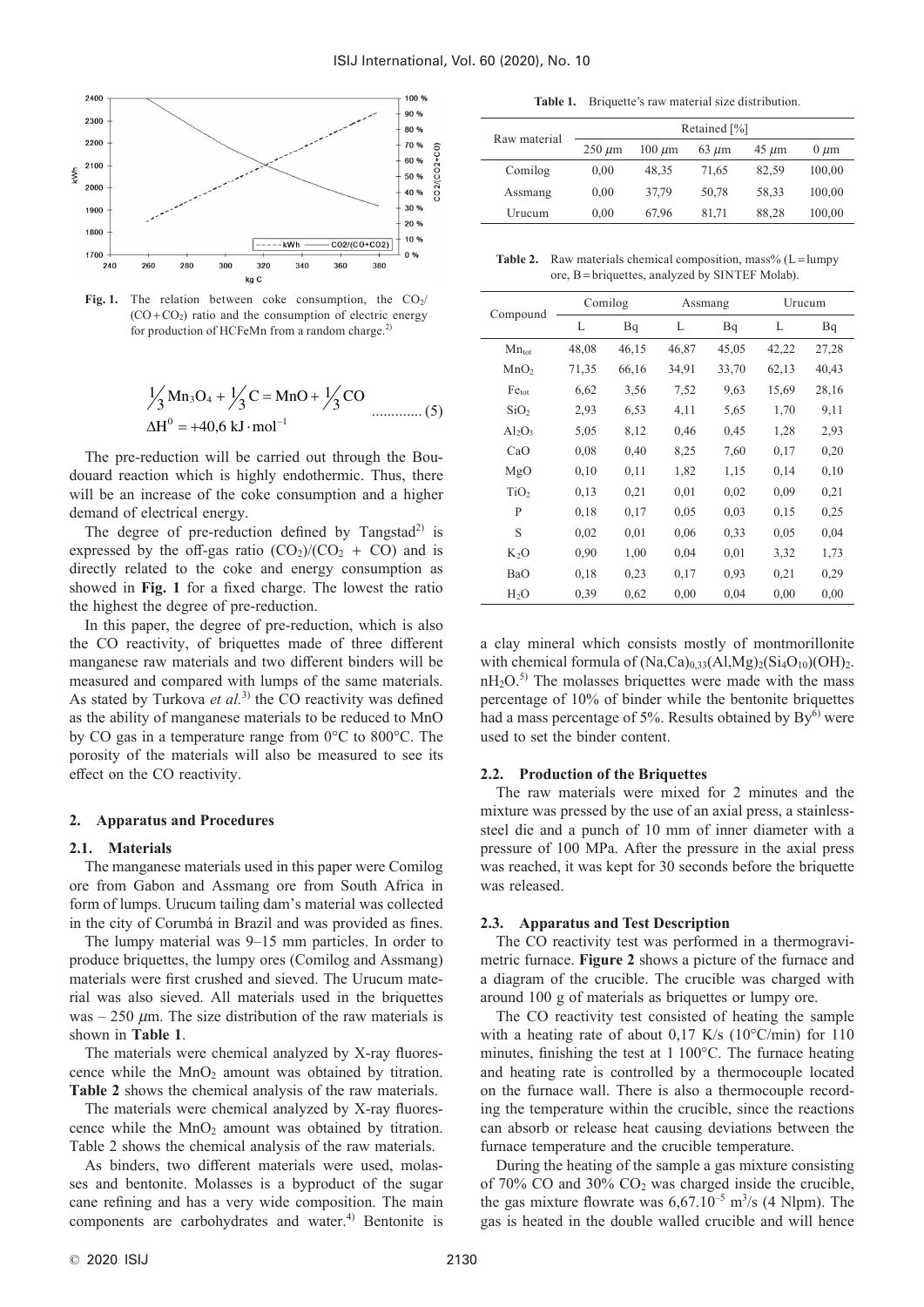

**Fig. 2.** Retort thermogravimetric furnace (A) and a diagram of its crucible (not to scale, B). (Online version in color.)

have a high temperature when seeing the material. When the test was finished, the furnace power was turned off and argon was flushed at a flowrate of  $1,67.10^{-5}$  m<sup>3</sup>/s (1 Nlpm) for 45 minutes to quench the sample and avoid re-oxidation of the sample.

## **2.4. Porosity Tests**

Before and after the CO reactivity tests were performed, three briquettes/lumps were sampled, and their porosity was assessed. The porosity was measured by the ratio between the envelope volume and the pore volume. The envelope volume test was performed by a GeoPyc 1360 pycnometer. The pore volume was taken by an AccuPyc 1330 helium pycnometer.

#### **3. Results and Discussion**

The measured parameters obtained during experiment is showed by **Fig. 3**. Crucible temperature, furnace temperature, mass loss,  $CO$  and  $CO<sub>2</sub>$  content in the off-gas are plotted. In addition, the mass before and after the experiment is measured. In order to obtain the  $MnO<sub>x</sub>$  versus temperature some assumptions were made. For instance, in the comparison between lumpy ore with molasses briquettes, it is not possible to convert the mass, and its loss, into  $MnO<sub>x</sub>$  directly, since molasses is evaporated and shift the final mass loss as well as the mass loss behavior. Therefore, to neutralize such effects the  $CO<sub>2</sub>$  function in the off-gas,  $g(t)$ , was used to determine the x from the  $MnO<sub>x</sub>$  behavior as function of temperature. Assuming that all manganese ore reduction will result into a higher  $CO<sub>2</sub>$  concentration in the off-gas it is possible to relate these data with the reaction course.

Thus, the instant x values,  $x_i$ , from the MnO<sub>x</sub> were calculated by the  $CO<sub>2</sub>$  in the gas analysis. The x value is ranging from the initial x value,  $x_0$ , to the final x value,  $x_f$  which are obtained by the chemical analysis. The behavior of the curve was given by the rate between the amount of gas generated up to the moment,  $g(t_i)$ , and the total amount of gas released,  $g(t_f)$ . The mathematical expression is given by:

$$
\mathbf{x}_{i} = \left(1 - \frac{\mathbf{g}(\mathbf{t}_{i})}{\mathbf{g}(\mathbf{t}_{f})}\right) \cdot (\mathbf{x}_{0} - \mathbf{x}_{f}) + \mathbf{x}_{f} \dots \dots \dots \dots \dots \dots \dots \tag{6}
$$



**Fig. 3.** Typical raw data obtained by a test in the furnace with Comilog and molasses briquettes.



Fig. 4. The calculated MnO<sub>x</sub> of Comilog materials. (Online version in color.)



**Fig. 5.** The calculated  $\text{MnO}_x$  of Assmang materials. (Online version in color.)



**Fig. 6.** The calculated  $\text{MnO}_x$  of Urucum materials. (Online version in color.)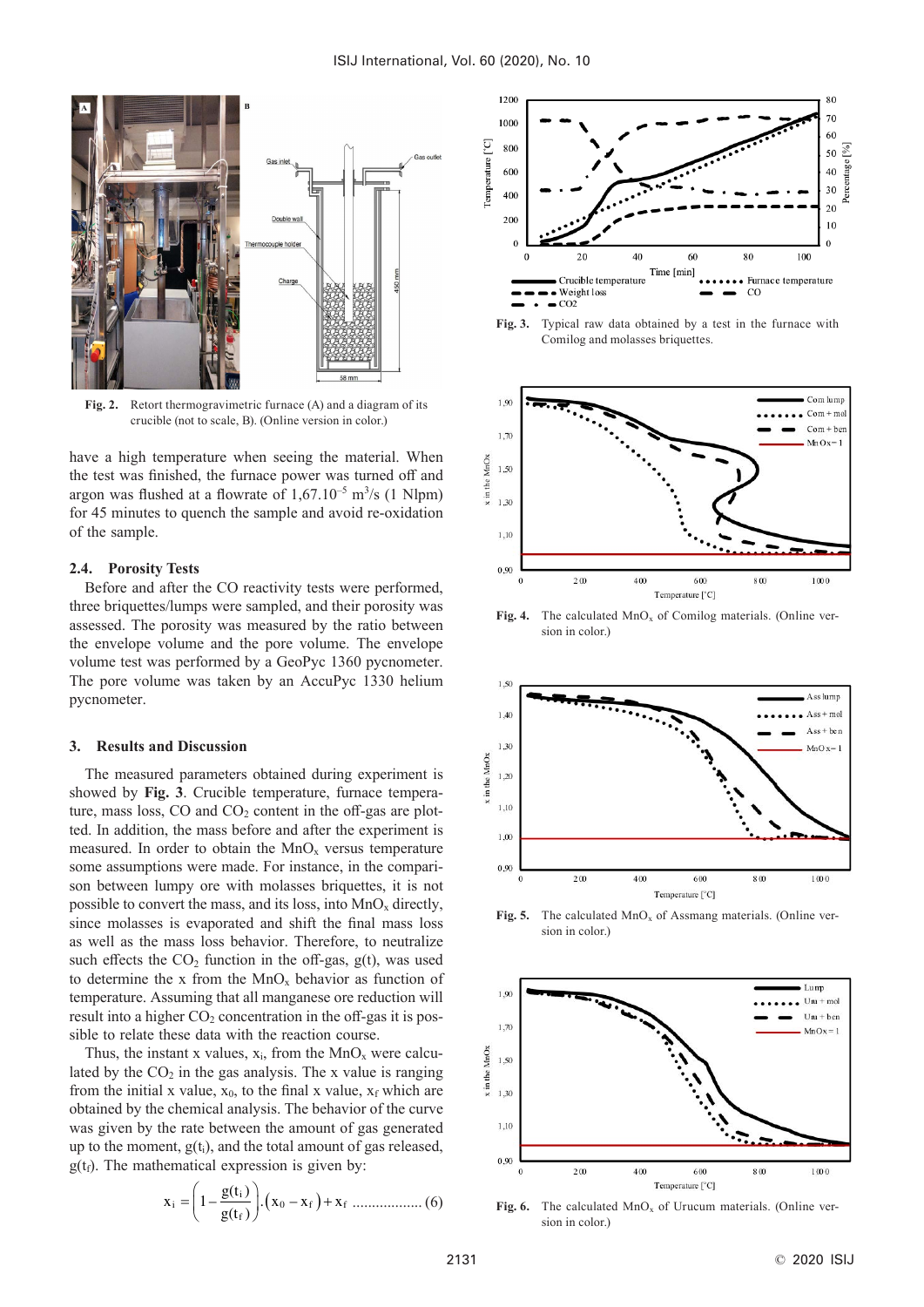**Figures 4** to 6 show the x in the  $MnO_x$  versus crucible temperature. It can be seen that when the temperature increases the reduction proceeds. The further increase on the temperature within the crucible due to the exothermic reactions can also be noticed. This effect is noticed in higher extent in Comilog samples due to higher oxygen levels (Fig. 4). It was not possible to distinguish the different oxides reduction as there is a continuous mass loss, which was previously observed by other authors.<sup>7–9)</sup> In addition, the reduction behavior of briquettes in comparison with lumps reveal that agglomerates behaved as fines where the reaction started at lower temperatures as previously observed by Welham.<sup>10)</sup>

It can also be seen that for briquettes with molasses, at 800°C the reduction is finished. This is not the case for bentonite briquettes nor lumpy material. Comilog lumps was not reduced completely to MnO even after it reached 1 100°C.

**Table 3** shows the calculated  $MnO_x$ , at 800°C. The chemical composition of the materials after the experiments is shown in **Table 4**. It can be noticed from Figs. 4–6 that briquettes and lumps of all the raw materials with the exception of Comilog have been reduced to MnO at the end of the experiment. Despite the reduction path of the different raw materials are different, the CO reactivity of molasses briquettes is similar, since all the materials were completely reduced to MnO at 800°C. The bentonite briquettes also behave similarly, as they reached similar x values at 800°C between 1.02 to 1.05.

Comilog and Urucum lumpy ore at 800°C has relatively similar CO reactivity. The amount of oxygen left in the ore is 1,14 in Comilog and 1,15 in Urucum. The high x values in its initial composition, 1,94 and 1,92 respectively, indicates that these two raw materials are mainly composed by  $MnO<sub>2</sub>$  and at 800 $^{\circ}$ C the reduction is somewhere between the Mn<sub>3</sub>O<sub>4</sub> (x = 1,33) and MnO (x = 1,00) at 800°C. However, when the test was finished only Urucum raw material was completely reduced while Comilog was mostly reduced. Assmang lumpy material started with  $x = 1.47$  corresponding to a  $Mn_2O_3$  composition. At 800 $^{\circ}$ C it's the oxygen level was somewhere between  $Mn_3O_4$  and MnO.

The  $MnO_x$  versus temperature for Comilog lumpy ore has a high increase of temperature, followed for a smaller temperature increase in lumpy Urucum. This is explained

**Table 3.** Calculated MnOx of materials at 800°C.

|                  |      | Comilog |   | Assmang     |   | Urucum                    |  |   |      |
|------------------|------|---------|---|-------------|---|---------------------------|--|---|------|
| Compound         |      | М       | В |             | M | в                         |  | М |      |
| MnO <sub>v</sub> | 1.14 |         |   | $1,05$ 1.23 |   | $1 \quad 1.05 \quad 1.15$ |  |   | 1.02 |

**Table 4.** Chemical composition of materials after CO reactivity tests at 1 100°C, mass%.

|                   | Comilog |   |              | Assmang |     |  | Urucum                                                                         |   |    |
|-------------------|---------|---|--------------|---------|-----|--|--------------------------------------------------------------------------------|---|----|
| $Compound$ —      | L       | M | <sup>B</sup> | L.      | M B |  |                                                                                | M | -B |
| $Mn_{\text{tot}}$ |         |   |              |         |     |  | 67,25 50,79 53,72 57,14 51,54 53,37 56,54 31,71 30,29                          |   |    |
| MnO <sub>2</sub>  |         |   |              |         |     |  | $4.77 \le 0.05 \le 0.05 \le 0.05 \le 0.05 \le 0.05 \le 0.05 \le 0.05 \le 0.05$ |   |    |
| Fe <sub>tot</sub> |         |   |              |         |     |  | 1,83 10,96 4,36 8,70 11,01 8,64 9,95 32,39 30,60                               |   |    |

by the high amount of  $MnO<sub>2</sub>$  in the ore and consequent high release of heat due to the exothermic prereduction reactions, reaction (1). Comilog and Urucum briquettes did not present the same effect due to its particle size. Even though the briquettes were agglomerated to bigger sizes it seems that during reduction they behaved as fines which resulted in lower increase in temperature as observed by Pochart *et al.*<sup>11)</sup> This is due to the fact that the reduction of  $MnO<sub>2</sub>$  starts sooner and will hence be reduced over longer time. As Assmang ore has lower initial oxygen content, that is  $Mn_2O_3$ , the same heating was not present. Such trend between Comilog and Assmang ore reactivities was already observed by Berg and Olsen.12)

The raw materials with the higher oxygen content presented a higher reactivity and the same trend was observed by other authors.3,7,8,10,13–15) Thus, Urucum ore and Comilog ore have higher reactivity than Assmang ore. In general, the CO reactivity can also be ranked by the form of the material that is being reduced from the highest to the lowest, as following: molasses briquettes, bentonite briquettes and lumpy ore.

As it was previous mentioned, the excess of oxygen that remains after 800°C will not be reduced by CO gas. This means that it is considered that any oxygen excess, other than  $x = 1$ , will reduce through the carbon gasification, Reaction 5. Such assumption means a higher carbon consumption for materials that were not completely prereduced to MnO at 800°C. **Table 5** shows the additional carbon consumption that every material would require.

Despite Comilog and Urucum lumps starts with a higher oxygen content their high reactivity leads to lower carbon consumption. Assmang lumps is hence the material with the lowest reactivity and will hence consume more carbon. The briquettes made with molasses as binder are completely prereduced at 800°C, hence, they do not demand any additional carbon material. These ores also release high amount of energy during the pre-reduction due to exothermic reactions. The bentonite briquettes have similar behavior as the molasses briquettes but with lower reactivity demanding lower additional carbon than lumps. It can clearly be noticed that briquettes have higher reactivity and the binder will determine the CO reactivity more than the difference between the ores.

**Table 5.** Additional carbon consumption per ton of manganese in the raw material for reduction above of higher manganese oxides in Boudouard reaction active zone.

| Material | Type | $MnOx$ value<br>at $800^{\circ}$ C | Carbon,<br>kg/ton of Mn |
|----------|------|------------------------------------|-------------------------|
| Comilog  | L    | 1,14                               | 249,4                   |
|          | М    | 1,00                               | 218                     |
|          | B    | 1,05                               | 229,3                   |
| Assmang  | L    | 1,23                               | 268,6                   |
|          | M    | 1,00                               | 218                     |
|          | B    | 1,05                               | 229,3                   |
| Urucum   | L    | 1,15                               | 251,2                   |
|          | M    | 1,00                               | 218                     |
|          | B    | 1,02                               | 222,8                   |